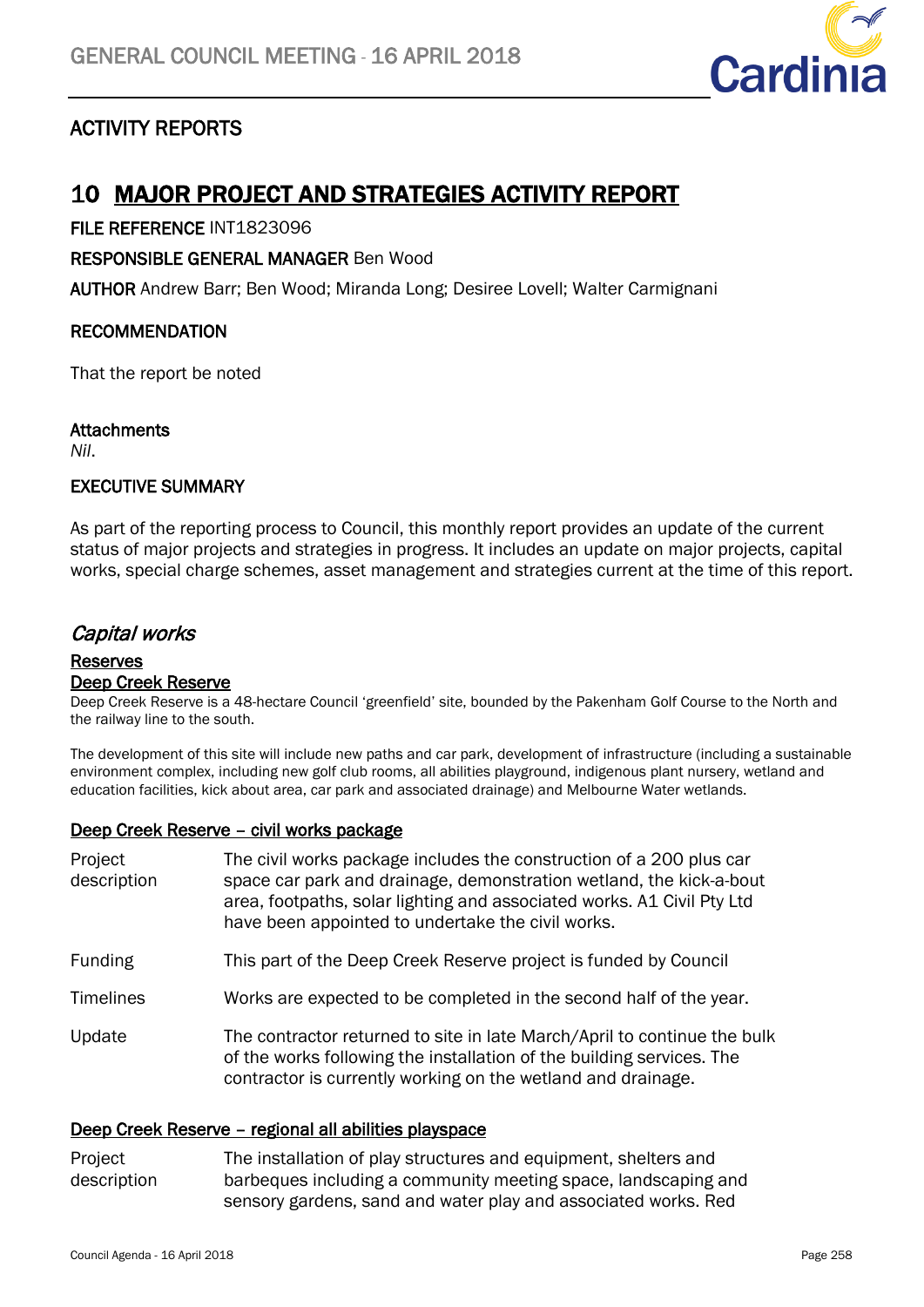

Centre Nominees Pty Ltd have been appointed to undertake the playspace works.

The play items will be withheld until the overall site works are complete (early 2019) to assist in preventing unauthorised access to the site

- Funding This part of the Deep Creek Reserve project is jointly funded by Council and the Victorian Government's Growing Suburbs Fund.
- Timelines The playspace is due to be completed early 2019 along with the other components of the site.
- Update All services have been installed and a number of foundations for play equipment and structures have been completed. The shaping of the playground area and earthworks have been completed with paving works underway. The fabrication of many of the larger items is taking place off site.

### Deep Creek Reserve – Cardinia Community and Education Centre

- Project description The Cardinia Community and Education Centre is a multi-user shared facility, combining sports, ecological values and education. The building will combine the requirements of the Pakenham and District Golf Club and Cardinia Environment Coalition (CEC). The building will incorporate separate and shared spaces for the golf club and CEC users, including a multi-function room, lounge/dining/bar area, café, pro shop, environmental training areas, administration areas, and a commercial kitchen. Kirchner Constructions Pty Ltd has been appointed to undertake the building works.
- Funding This part of the Deep Creek Reserve project is funded by Council.
- Timelines Works expected to be complete in early 2019.
- Update Works are progressing well, with the focus currently on installing major services through the car park to enable civil works to be completed.

### Deep Creek Reserve – landscape package

| Project<br>description | The landscape works will complement the civil and building works and<br>includes planting, furniture installation, hydro seeding, and other<br>associated works.                                                                                                                  |
|------------------------|-----------------------------------------------------------------------------------------------------------------------------------------------------------------------------------------------------------------------------------------------------------------------------------|
|                        | The landscape component of the project was tendered separately to<br>ensure high environmental outcomes are achieved, with a focus on the<br>use of indigenous plants of local providence. Australian Ecosystems Pty<br>Ltd have been appointed to undertake the landscape works. |
| <b>Funding</b>         | This part of the Deep Creek Reserve project is jointly funded by Council<br>and the Victorian Government's Growing Suburbs Fund.                                                                                                                                                  |
| <b>Timelines</b>       | Works will commence following completion of the civil works package –<br>estimated spring 2018.                                                                                                                                                                                   |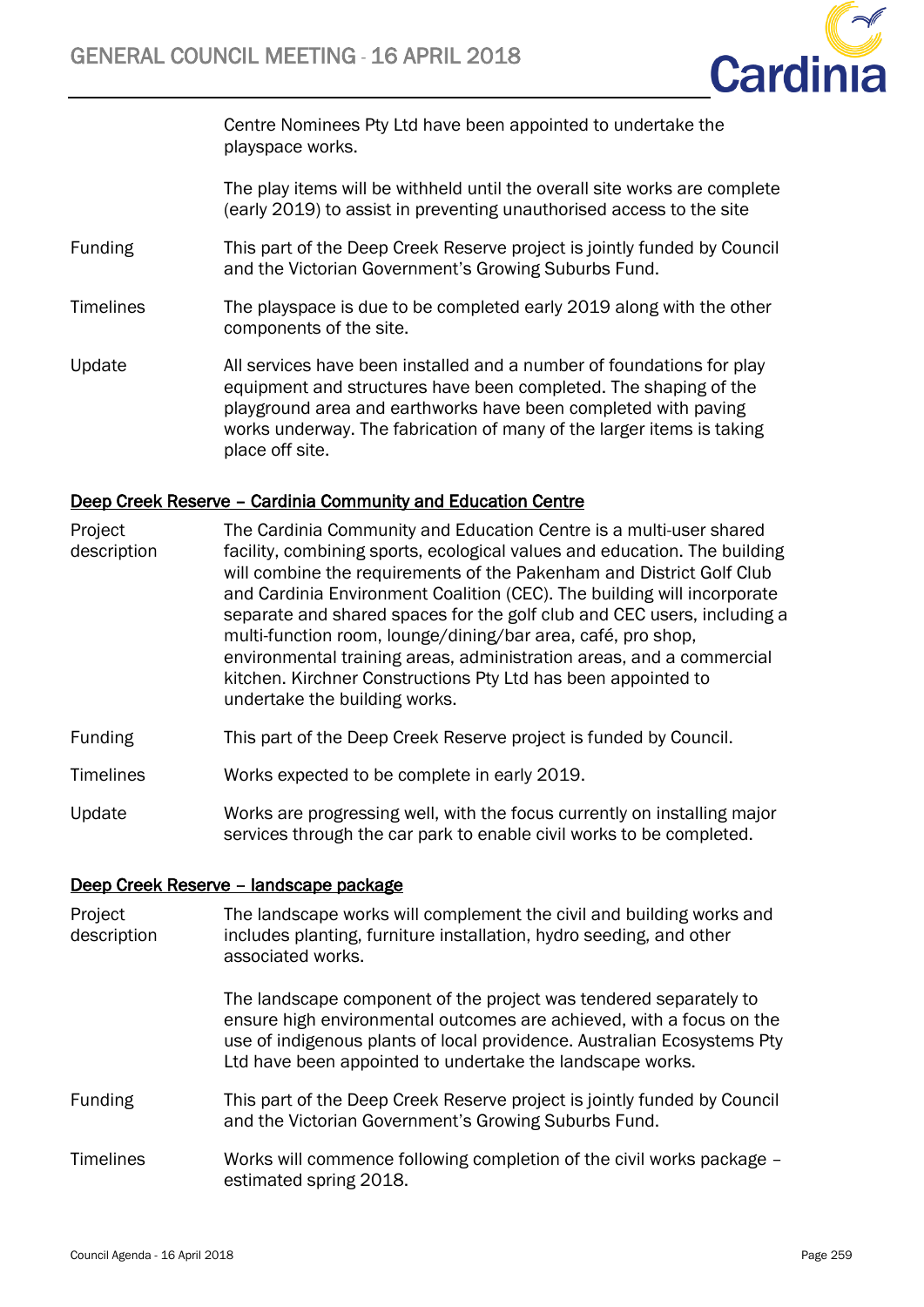

Update The contractor is propagating plants in preparation for planting in spring.

# Deep Creek Reserve – construction of new holes at Pakenham Golf Course

| Project<br>description | The construction of two new holes, practise areas, irrigation and<br>associated works at the Pakenham Golf Course. The proposed works<br>involve drainage, earthworks, landscaping, footpath and buggy path<br>construction, irrigation, shaping and other associated works. SJM Turf &<br>Civil Pty Ltd have been appointed to undertake the golf course<br>expansion works. |
|------------------------|-------------------------------------------------------------------------------------------------------------------------------------------------------------------------------------------------------------------------------------------------------------------------------------------------------------------------------------------------------------------------------|
| <b>Funding</b>         | This part of the Deep Creek Reserve project is funded by Council                                                                                                                                                                                                                                                                                                              |
| <b>Timelines</b>       | Works are expected to be completed mid 2018, followed by a turf<br>establishment period                                                                                                                                                                                                                                                                                       |
| Update                 | Works are progressing well and are being undertaken in close contact<br>with the golf club to minimise any impact during construction and<br>ensure quality greens are delivered. Much of the shaping works are now<br>complete, and irrigation installation is underway, together with the<br>construction of greens.                                                        |

# Emerald Netball Facility

| Project<br>description | Construction of new Emerald Netball Facility and associated<br>infrastructure at Pepi's Land. The works will be undertaken in the<br>following three stages:<br>Stage 1b - Internal works including carpark, retaining walls, site services,<br>$\bullet$<br>stormwater drainage, netball courts, lighting and building platform for<br>future pavilion<br>Stage 1a - External works including road widening in Beaconsfield Emerald<br>$\bullet$<br>Road adjacent to the site.<br>Stage 2 - Construction of new pavilion<br>$\bullet$ |
|------------------------|----------------------------------------------------------------------------------------------------------------------------------------------------------------------------------------------------------------------------------------------------------------------------------------------------------------------------------------------------------------------------------------------------------------------------------------------------------------------------------------------------------------------------------------|
| <b>Funding</b>         | The project is funded by Council                                                                                                                                                                                                                                                                                                                                                                                                                                                                                                       |
| <b>Timelines</b>       | Construction of Stage 1b works are underway and practical completion<br>is expected by in May.                                                                                                                                                                                                                                                                                                                                                                                                                                         |
| Update                 | Works are progressing well with earthworks (shaping, cut and fill),<br>drainage, service installation and the retaining walls complete. Kerb has<br>been completed and civil works are progressing on the remainder of the<br>courts and car park.                                                                                                                                                                                                                                                                                     |
|                        | VicRoads has approved the design of Stage 1a; however, approval from<br>service authorities is still outstanding. The construction contract is<br>currently being prepared.                                                                                                                                                                                                                                                                                                                                                            |
|                        | The construction of the pavilion (stage 2) will be tendered later in the<br>year.                                                                                                                                                                                                                                                                                                                                                                                                                                                      |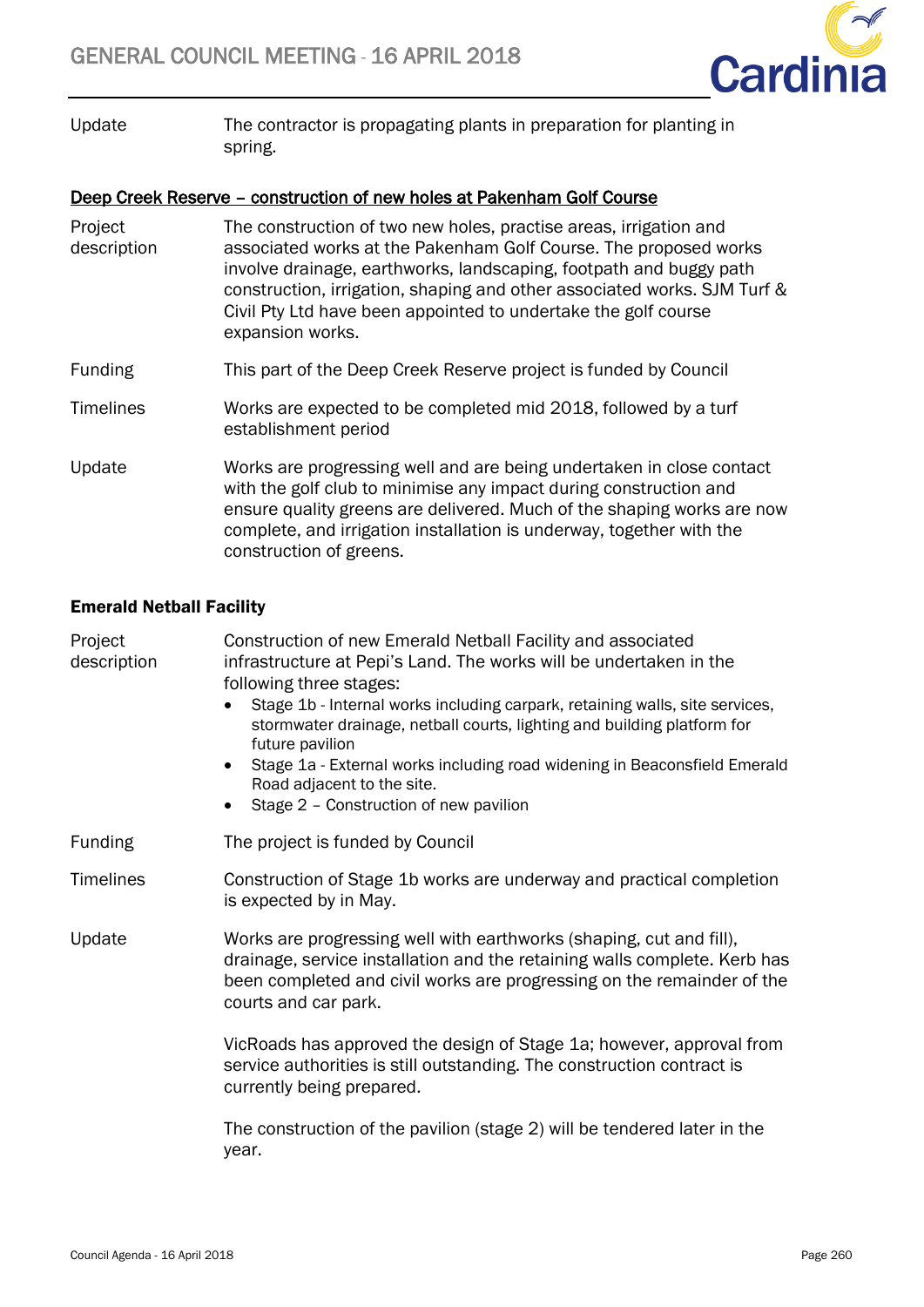

# Lang Lang Community and Recreation Precinct

| Project<br>description | The construction of a major recreation and community precinct being<br>undertaken in partnership with the Lang Lang Community Bank. It will<br>include sporting facilities, multipurpose community spaces, parks and<br>other open spaces for recreational activities.                                                                                                                                                                                                                                       |
|------------------------|--------------------------------------------------------------------------------------------------------------------------------------------------------------------------------------------------------------------------------------------------------------------------------------------------------------------------------------------------------------------------------------------------------------------------------------------------------------------------------------------------------------|
|                        | Stage 1 includes the construction of:<br>2 x ovals including cricket wickets, subsurface drainage, irrigation and<br>flood lighting<br>4 x netball court and flood lighting<br>٠<br>1 x practice cricket facility<br>sedimentation basin, wetlands and water re-use pond (for irrigation<br>$\bullet$<br>purposes)<br>internal access roads, carparks, footpaths and associated drainage<br>earthworks for the future pavilion, car parking and associated drainage<br>$\bullet$<br>landscaping<br>$\bullet$ |
| Funding                | Lang Lang Community Bank purchased the 36-hectare parcel of land<br>upon which the precinct will be constructed and have committed \$3.2<br>million including land purchase to the project. \$1.5 million has been<br>received from the Australian Government's Building Better Regions<br>Fund.                                                                                                                                                                                                             |
|                        | Council and our partners have committed in excess of \$10 million to<br>the project between 2015-16 and 2020-21                                                                                                                                                                                                                                                                                                                                                                                              |
| <b>Timelines</b>       | Stage 1 works are scheduled to be complete by April 2018, with the<br>ovals being ready for the 2018-19 cricket season (weather<br>dependent).                                                                                                                                                                                                                                                                                                                                                               |
| Update                 | Works are almost complete with both ovals now sprigged and the grass<br>starting to establish. The following works have been completed:<br>construction of the access roads and associated car parking including<br>$\bullet$<br>wearing course asphalt and line marking landscaping works<br>provision of permanent power supply                                                                                                                                                                            |
|                        | Tender submissions for design consultancy services, for the pavilion,<br>have been received and appropriate appointment of consultant is being<br>made                                                                                                                                                                                                                                                                                                                                                       |
|                        | <b>James Bathe Recreation Reserve civil works</b>                                                                                                                                                                                                                                                                                                                                                                                                                                                            |
| Project<br>description | Construction of two football/cricket ovals, netball courts and playspace.                                                                                                                                                                                                                                                                                                                                                                                                                                    |
| <b>Funding</b>         | The project is funded by Council and a contribution through Sport and<br>Recreation Victoria.                                                                                                                                                                                                                                                                                                                                                                                                                |
| <b>Timelines</b>       | The works are expected to be complete by February 2019.                                                                                                                                                                                                                                                                                                                                                                                                                                                      |
| Update                 | The civil works construction commenced in late January with earthworks<br>underway. Drainage works commenced in late March.                                                                                                                                                                                                                                                                                                                                                                                  |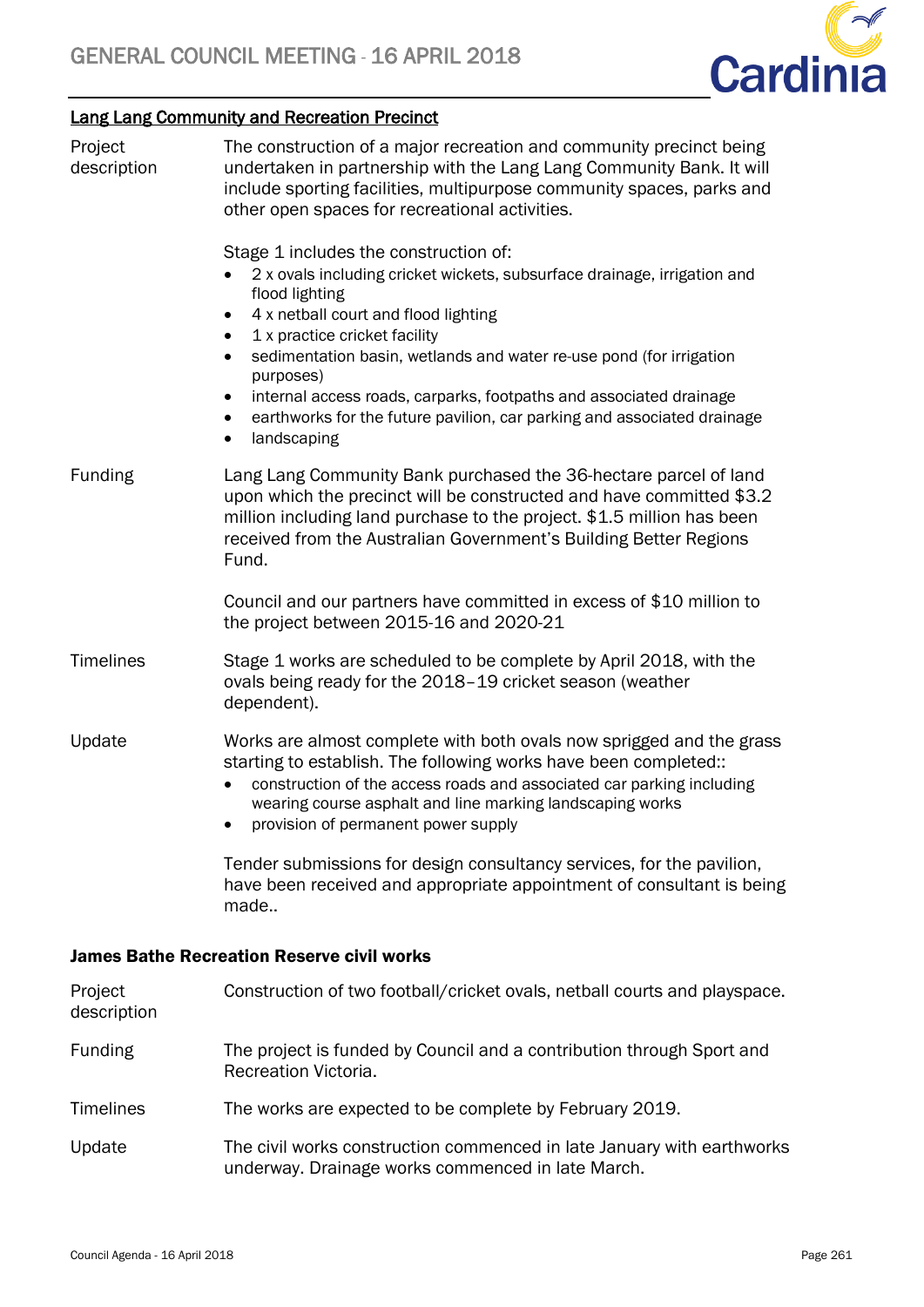

#### James Bathe Recreation Reserve pavilion

| Project     | Construction of new pavilion servicing netball, football, cricket activities |
|-------------|------------------------------------------------------------------------------|
| description | and includes provision for community use.                                    |

- Funding Council and the Victorian Government's Growing Suburbs Fund are jointly funding this project.
- Timelines Construction is expected to be complete by December 2019.
- Update The schematic design is complete and now progressing with detailed design stage.

#### Officer Recreation Reserve no. 2 (western) oval reconstruction

| Project<br>description | Reconstruction of western oval at the Officer Recreation Reserve,<br>Starling Road Officer.                                                                                                                                   |
|------------------------|-------------------------------------------------------------------------------------------------------------------------------------------------------------------------------------------------------------------------------|
|                        | The works include but are not necessarily limited to reorientation,<br>reshaping and resurfacing of the oval and the installation of subsurface<br>drainage and irrigation. The existing floodlighting will also be upgraded. |
| Funding                | The project is funded by Council                                                                                                                                                                                              |
| Timelines              | Works scheduled to commence in the 2018–19 financial year.                                                                                                                                                                    |
| Update                 | The designs are currently being reviewed.                                                                                                                                                                                     |

#### Worrell Recreation Reserve pavilion

| Project<br>description | Redevelopment of the football and cricket pavilion, which will now<br>include an appropriate space for gym. |
|------------------------|-------------------------------------------------------------------------------------------------------------|
| <b>Funding</b>         | The project is fully funded by Council.                                                                     |
| <b>Timelines</b>       | Construction is expected to be complete by end of June 2019.                                                |
| Update                 | Quotations are currently being assessed.                                                                    |

#### Bunyip Recreation Reserve - temporary portables for soccer club

- Project description Provision of temporary change room facilities for the Bunyip Soccer Club, while the new facilities are constructed.
- Funding The project is fully funded by Council.

Timelines Installation complete by April 2018, for the start of the soccer season.

Update The installation of the temporary portables is 50% complete with service connections being scheduled to ensure portables are installed by the required date. Site location of the new proposed facility is being sorted together with a review of the related service connections.

### Koo Wee Rup Primary and Secondary School oval upgrades

Project Reconstruction of the Koo Wee Rup Primary School oval and the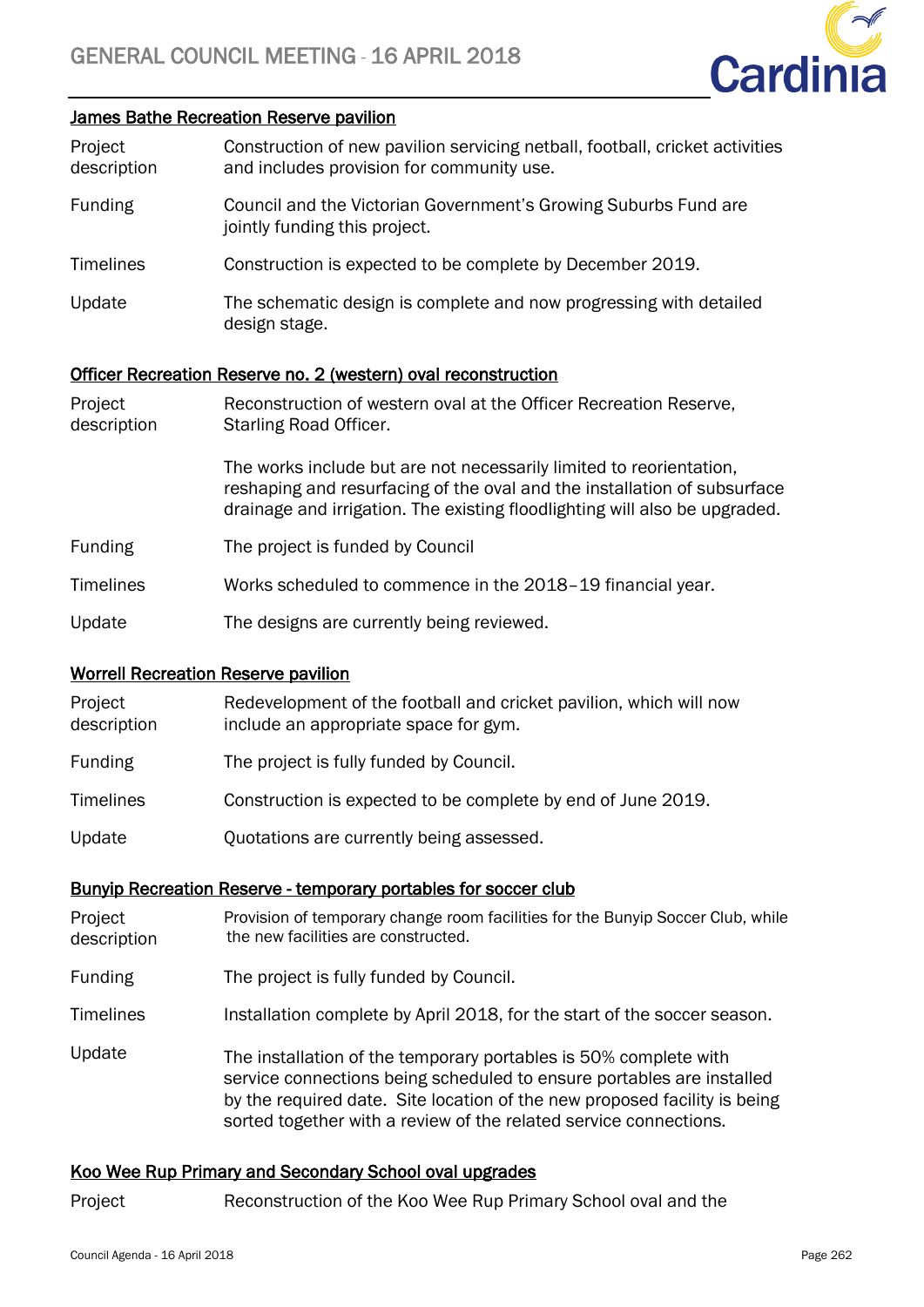infrastructure.



| description | adjacent Koo Wee Rup Secondary School oval.                              |
|-------------|--------------------------------------------------------------------------|
|             | The primary school oval upgrade includes new sub-surface drainage,       |
|             | two new cricket nets and some portable barrier netting to protect school |

The secondary school oval upgrade includes new sub-surface drainage and irrigation and flood lighting, installation of a bore, power upgrade, construction of a new pavilion and extension of the synthetic hockey pitch to meet Australian standards.

Funding The primary school upgrade is funded by Sport and Recreation Victoria (\$100,000) and Council (\$50,000)

> The secondary college is funded by the Victorian Government's Department of Education (\$1.6 million), of which \$500,000 is allocated for the oval upgrade works.

- Timelines Works are scheduled to commence in the 2018–19 financial year.
- Update The scope of works regarding the synthetic hockey pitch has now been amended to include the resurfacing of the pitch and the provision of floodlighting. Reviews are been undertaken on the designs that have been prepared by the consultant.

# Holm Park Recreation Reserve Skate Park

| Project<br>description | Construction of a concrete skate park at Holm Park Recreation Reserve,<br>Beaconsfield.                                   |
|------------------------|---------------------------------------------------------------------------------------------------------------------------|
| <b>Funding</b>         | The project is funded by the Australian Government's Department of<br>Infrastructure and Regional Development and Council |
| <b>Timelines</b>       | Works scheduled to commence mid-March and completed by end of<br>April.                                                   |
| Update                 | Works are nearing completion with completion.                                                                             |

### IYU Recreation Reserve carpark resurfacing

| Project<br>description             | Construction and sealing of the entrance road, carpark and associated<br>access roads. The works include pavement and drainage works. |
|------------------------------------|---------------------------------------------------------------------------------------------------------------------------------------|
| <b>Funding</b>                     | The project is funded by Council                                                                                                      |
| <b>Timelines</b>                   | The works are expected to be complete by late May 2018.                                                                               |
| Update                             | The contractors are due to commence works mid-April.                                                                                  |
| <b>Cochrane Park Tennis Courts</b> |                                                                                                                                       |
|                                    |                                                                                                                                       |

- Project description The construction of two new tennis courts and the refurbishment of the existing tennis courts. The works include synthetic surfacing, improved lighting and shelters.
- Funding The project is fully funded by Council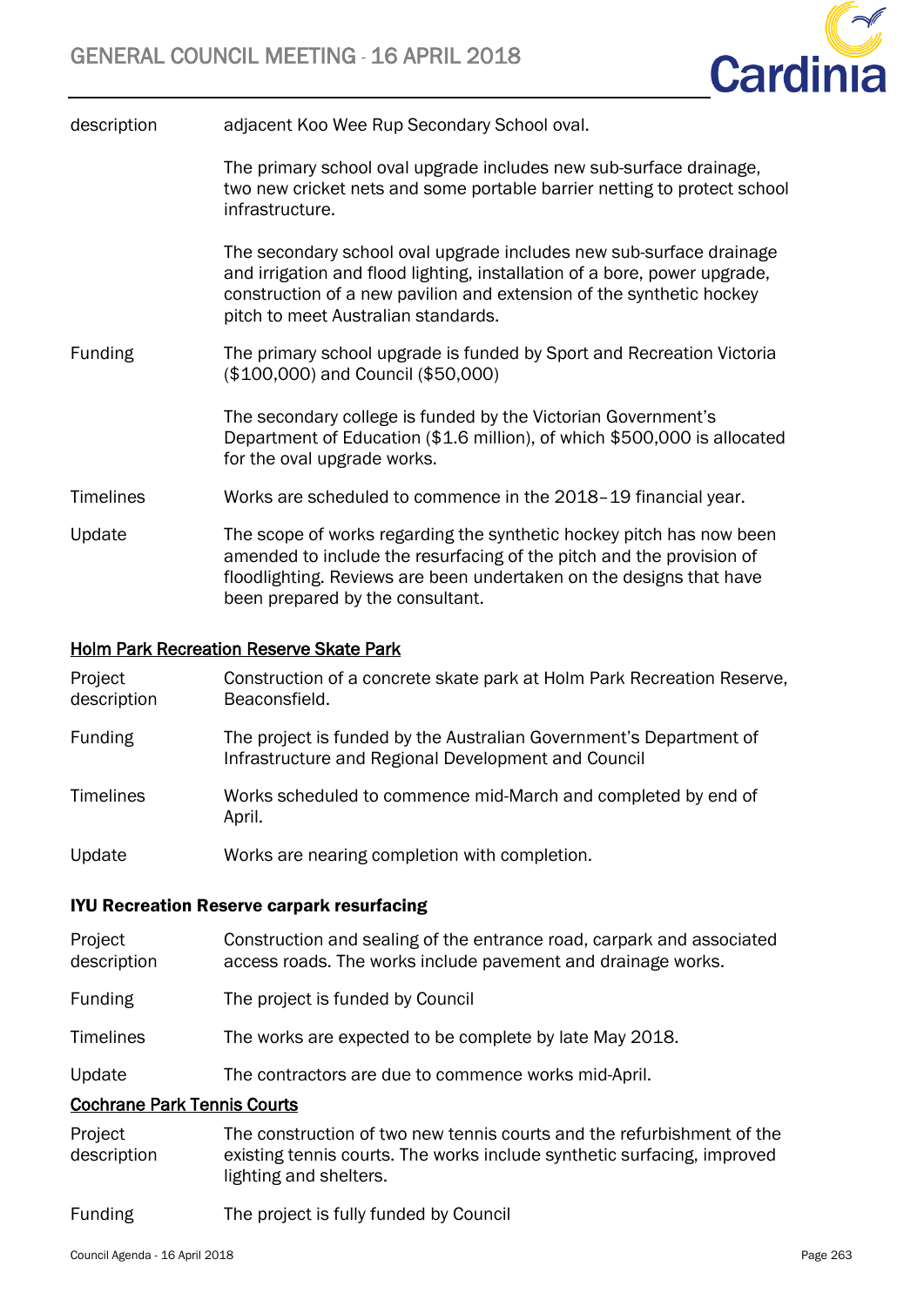

Timelines Detailed design is due to be complete by the end of March.

Update Designs have been received and are currently under review.

# Emerald Community Hub

- **Project** description The Hills Hub project has been in development since late 2014. The Hills Hub will enhance existing community activities delivered by the Emerald Mechanics Institute, establishing a long term base for Emerald U3A, Emerald Men's Shed, 3MDR Community Radio station and other existing stakeholders. It will also provide opportunity to respond to emerging local needs, including skill development, training and employment creation. An Advisory Group of community stakeholders across a wide range of community organisations was established. Council has undertaken extensive consultation and negotiations to design a multi-purpose facility.
- Funding The project is funded by Council (\$4.88 million), the Australian Government's National Stronger Regions Fund (\$1.5 million), Victorian Government Growing Suburbs Fund (\$1.5 million) and the Eastern Dandenong Ranges Group/Dandenong Ranges Community Bank Group (\$250,000)

# Timelines Construction is due to be complete by May 2019.

Update Electrical services disconnections are pending this month to make a start with demolition works.

# Arcadia Park, Officer

Project description The design and construction of a neighbourhood park and playground at Arcadia Estate Neighbourhood 1 (east of Gum Scrub Creek). The park includes:

- large climbing forest
- swings
- existing large trees
- additional tree and garden bed planting
- park features that relate to well-known children's stories
- free Wi-Fi
- a large deck and sand pit
- feature paving

The theme of the park is based on well-known children's stories including 'Mother Goose', 'The 100 Storey Treehouse' and 'The Very Hungry Caterpillar' and ties in with the estate street names of famous authors.

- Funding This project is funded by Satterley (the developer of the estate) and is valued over \$1million
- Timelines The playground is anticipated to be opened by April
- Update Works are mostly complete with minor works and audit sign offs still to be done. The park is expected to be available for the community in April.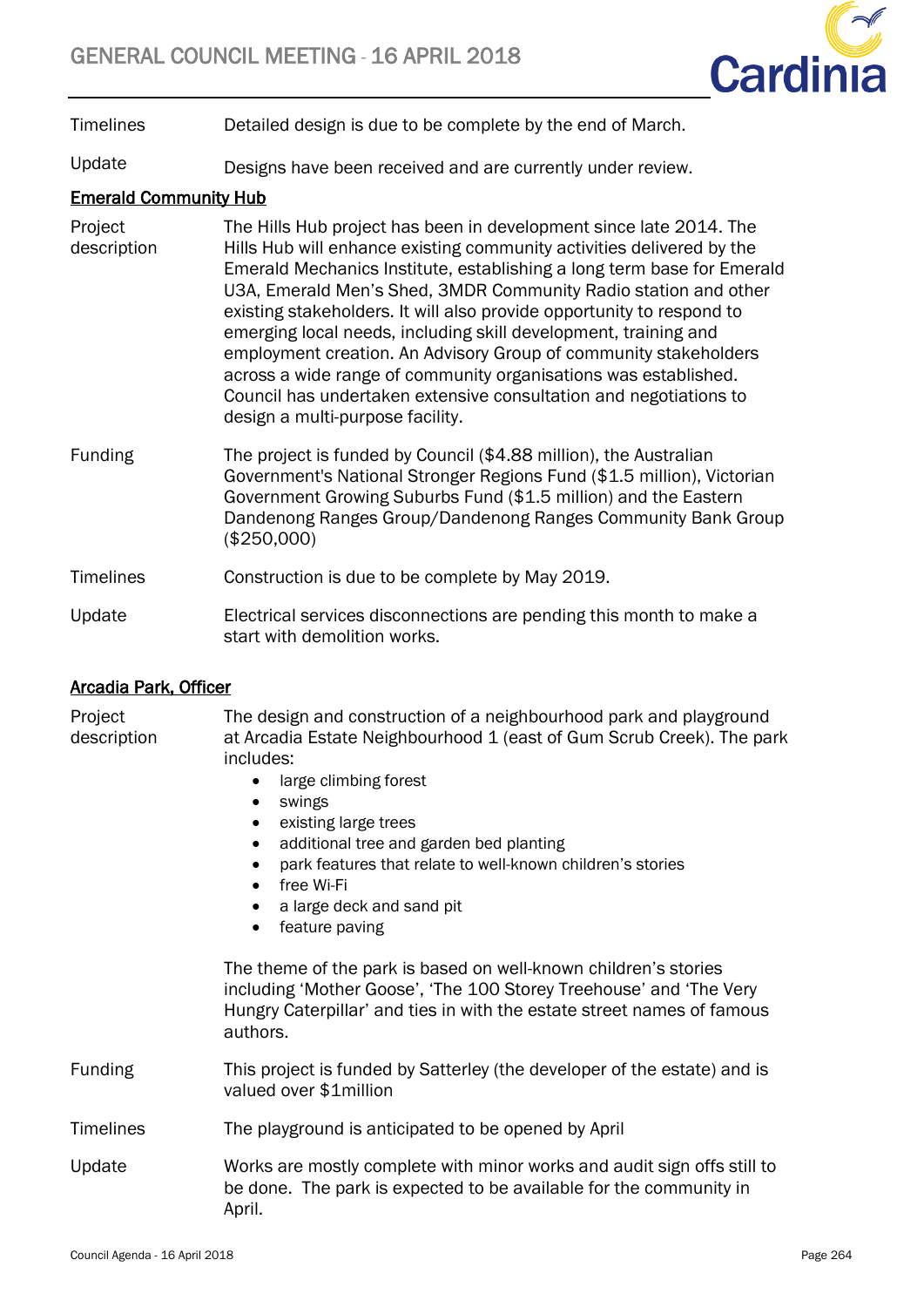

# Roads, paths, drains and bridges Eastern Dandenong Ranges Trail

| Project<br>description | The Eastern Dandenong Ranges Trail is a multipurpose trail linking<br>Emerald to Gembrook. The Emerald-Cockatoo component through<br>Emerald Lake Park and Wrights State Forest providing a link between<br>the two towns was completed some time ago.                                                |
|------------------------|-------------------------------------------------------------------------------------------------------------------------------------------------------------------------------------------------------------------------------------------------------------------------------------------------------|
|                        | Council has been successful in securing funds to construct the final<br>6.5km length from McBride Street, Cockatoo to Gembrook Station. The<br>trail follows existing road reserves and the Puffing Billy train line<br>between the towns to create a unique and scenic trail.                        |
| <b>Funding</b>         | Council (\$900,000), the Australian Government's Department of<br>Infrastructure (\$1 million election commitment) and the Victorian<br>Government's Growing Suburbs Fund (\$545,000) jointly fund the<br>project.                                                                                    |
| <b>Timelines</b>       | The Cockatoo to Gembrook section is expected to be complete early<br>2018.                                                                                                                                                                                                                            |
| Update                 | The majority of the project is now compete. One small section in front of<br>the school is awaiting power authorities to relocate a pole and allow the<br>path to be upgraded at this location and approval for the pedestrian<br>crossing on Pakenham Road is still awaiting approval from VicRoads. |
|                        | Council will consult with the Eastern Dandenong Ranges Association in<br>the development of signage along the trail.                                                                                                                                                                                  |
|                        |                                                                                                                                                                                                                                                                                                       |

# Shared trail and pedestrian crossing of Puffing Billy Railway

| Project<br>description | Construction of a shared trail from Como Street to Pinnocks Road and a<br>pedestrian crossing of Puffing Billy railway at Pinnocks Road Emerald.<br>The works include the construction of rail crossing point and associated<br>fencing, asphalt and crushed rock pathways. |
|------------------------|-----------------------------------------------------------------------------------------------------------------------------------------------------------------------------------------------------------------------------------------------------------------------------|
| Funding                | The project is jointly funded by Council and the Transport Accident<br>Commission local government small scale infrastructure grant                                                                                                                                         |
| <b>Timelines</b>       | Works scheduled to be complete by early May.                                                                                                                                                                                                                                |
| Update                 | Designs for the path around the difficult section near Pinnocks Drive<br>and the Puffing Billy have been resolved. The contractor has<br>commenced the works and should completed next month pending<br>weather conditions.                                                 |

# Thirteen Mile Road/Bunyip River Road Blackspot Project

- Project description This intersection has been identified as a high risk intersection. The offsetting of the western leg of the Bunyip River Road to the north at this intersection will improve safety at this location.
- Funding The project is being funded through VicRoads Blackspot Program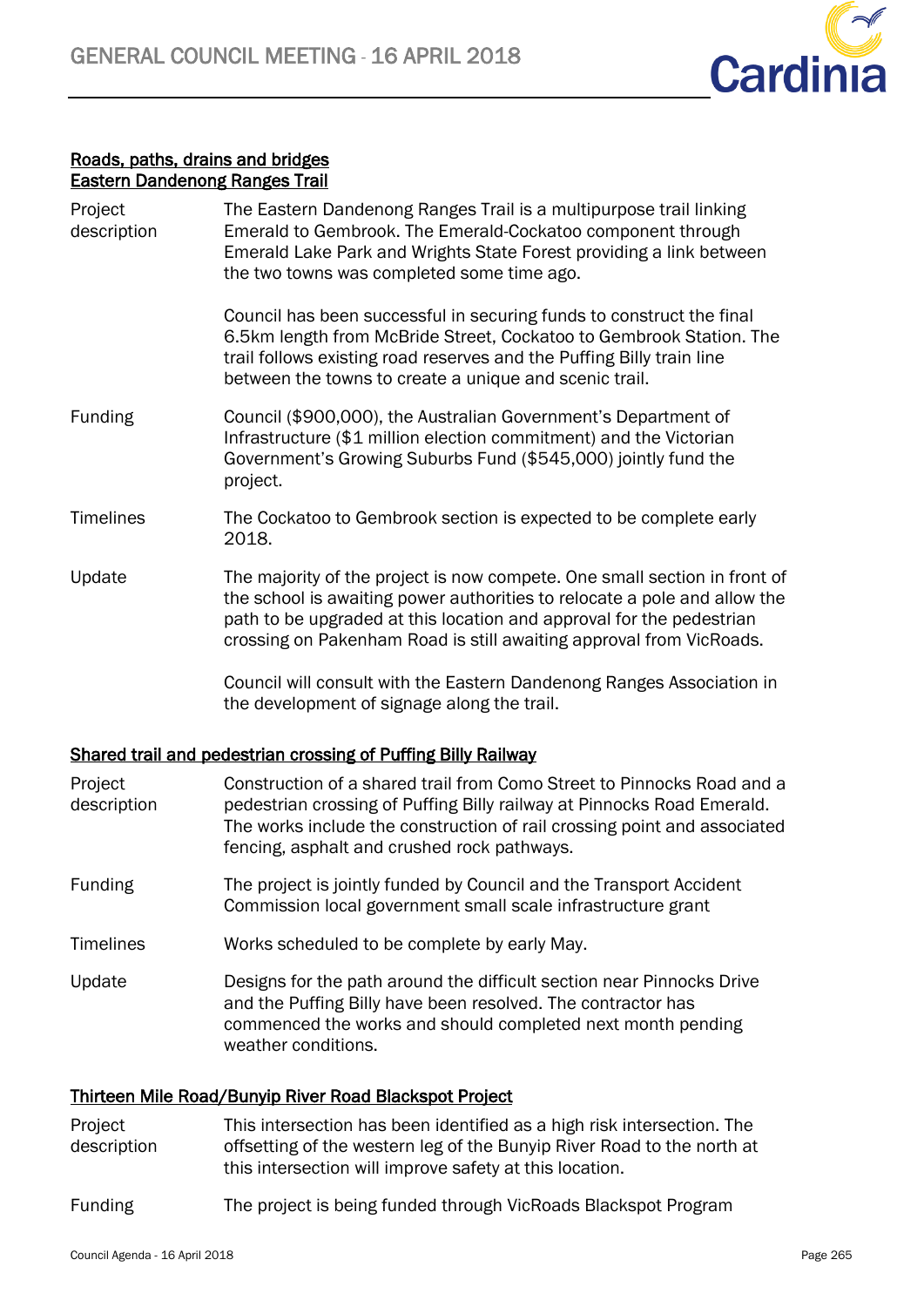

Timelines Works are due to be complete by May.

Update A licence agreement between Council and the Victorian Government for the purchase of the former Iona State School site has been finalised. Construction is expected to commence within the coming weeks.

# Kenilworth Avenue construction

- Project description Construction of the first stage of Kenilworth Avenue, extending from Brunt Road to the Princes Highway underpass. The works include a sealed road pavement, kerb and channel on both sides, underground drainage, a concrete path on the south side and a shared concrete pathway on north side.
- Funding This project is funded through the Officer Developer Contributions Plan and is being delivered by an active developer in the immediate area as works in kind against payment of their developer contributions.
- Timelines Stage 1 (Brunt Road to Princess Highway underpass) expected to be completed mid year.

Stage 2 (extending to Coach House Lane) will proceed following the completion of stage one and will be undertaken by Council.

Update Stage 1 works on Kenilworth Avenue are underway with the drainage and pavement works continuing. Works are expected to be complete by mid year pending weather conditions.

Stage 2 design works are progressing well.

## 2017-18 new footpath program

Project description Council's footpath program looks to extend the footpath network in and around townships. The following footpaths have been selected to be constructed in the 2017-18 new footpath program:

| Footpath location                                    | <b>Status</b> | Timing<br>(estimate) |
|------------------------------------------------------|---------------|----------------------|
| Carnarvon Street, Lang Lang                          | Complete      |                      |
| Railway Avenue, Bunyip                               | Complete      |                      |
| Bald Hill Road, Pakenham                             | Complete      |                      |
| Macclesfield Road, Avonsleigh                        | Complete      |                      |
| Fourteen Mile Road/Beswick<br><b>Street Garfield</b> | Complete      |                      |
| Pinnocks Road, Emerald                               | Complete      |                      |
| Rossiter Road, Kooweerup                             | Complete      |                      |
| Fairbridge Lane, Cockatoo                            | Complete      |                      |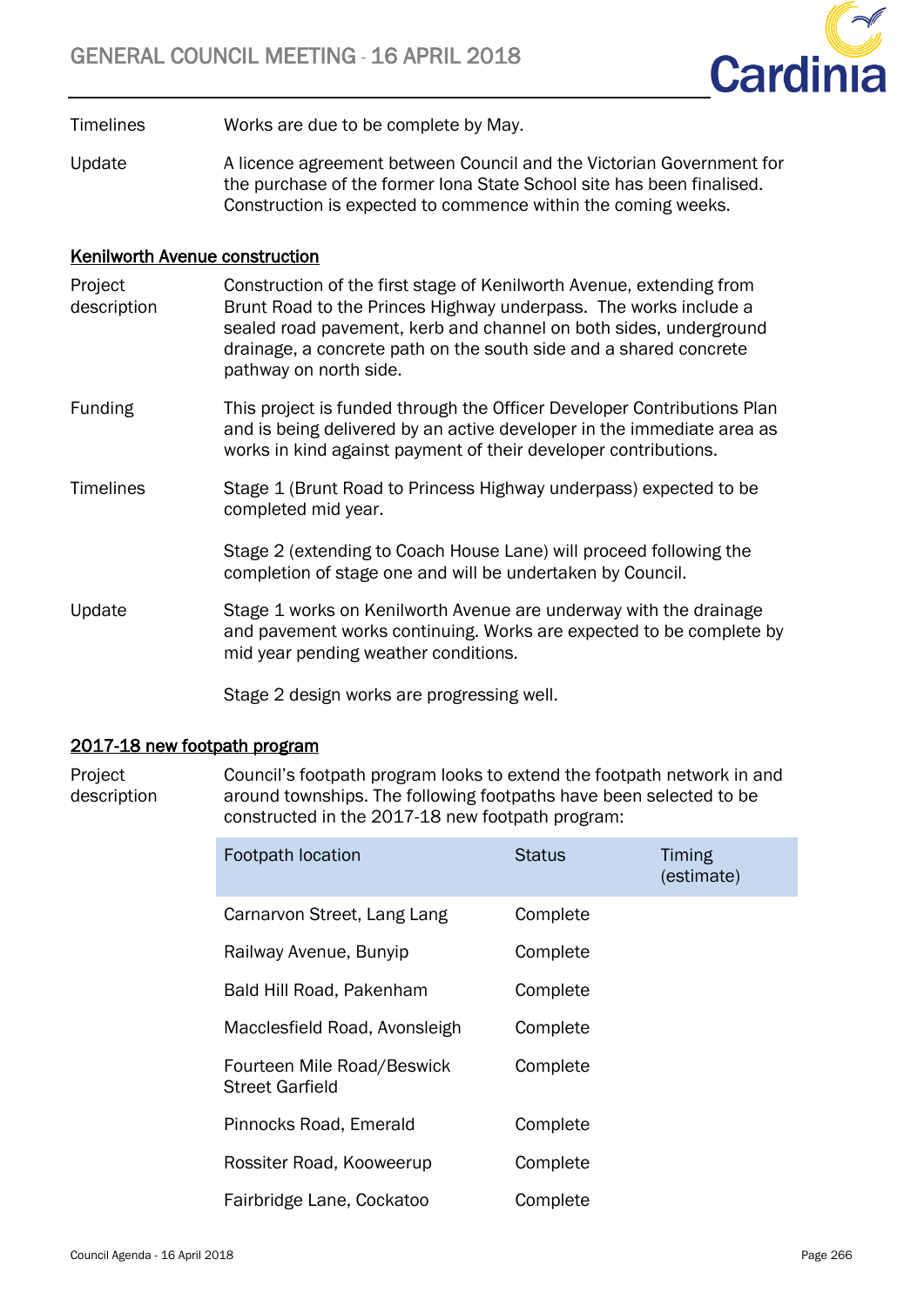

Belgrave Gembrook Road, Gembrook **Complete** Belgrave Gembrook Road/Puffing Works have April/May

commenced

- Funding The \$850,000 program is fully funded by Council through the footpath and pedestrian and bicycle strategy programs
- Update The Belgrave Gembrook Road path is completed. The Puffing Billy rail line path is currently under construction.

# 2017-18 Footpath maintenance program

Billy Rail

Project description The maintenance of Council's existing footpath network, as set out in Council's Road Management Plan (RMP).

- Timelines This is an ongoing program. Regular inspections are carried out on Council's footpath networks and defects outside the intervention levels as set out in the RMP are rectified. Customer notifications of footpath issues are also covered as part of this program.
- Funding The \$563,000 program is fully funded by Council
- Update Any defects outside the intervention levels that were highlighted as part of the regular inspections on Council's footpath network are currently being repaired.

### 2017–18 Road renewal and resurfacing program

- Project description The significant proactive maintenance and upgrade of Councils road network as per Council's asset management system.
- Funding The \$4.8 million program is jointly funded by Council and the Australian Government's Roads To Recovery Program.
- Timelines It is anticipated that the program will be completed by the end of May

Update Works on Seven Mile Road, Nar Nar Goon are now complete, with works on Hall Road in Pakenham South underway.

> The rehabilitation works on the Beaconsfield—Emerald Road service road (at Upper Beaconsfield) have recently been completed

Works on the asphalt overlay program are well progressed with 75% of overlay works complete to date and the remaining works are expected to be complete during April/May.

Works on the spray seal program are also now complete.

#### 2017–18 Unsealed road re-sheeting program

Project description The unsealed roads re-sheeting program is aimed to replenish approximately 45 kilometres of unsealed roads throughout the shire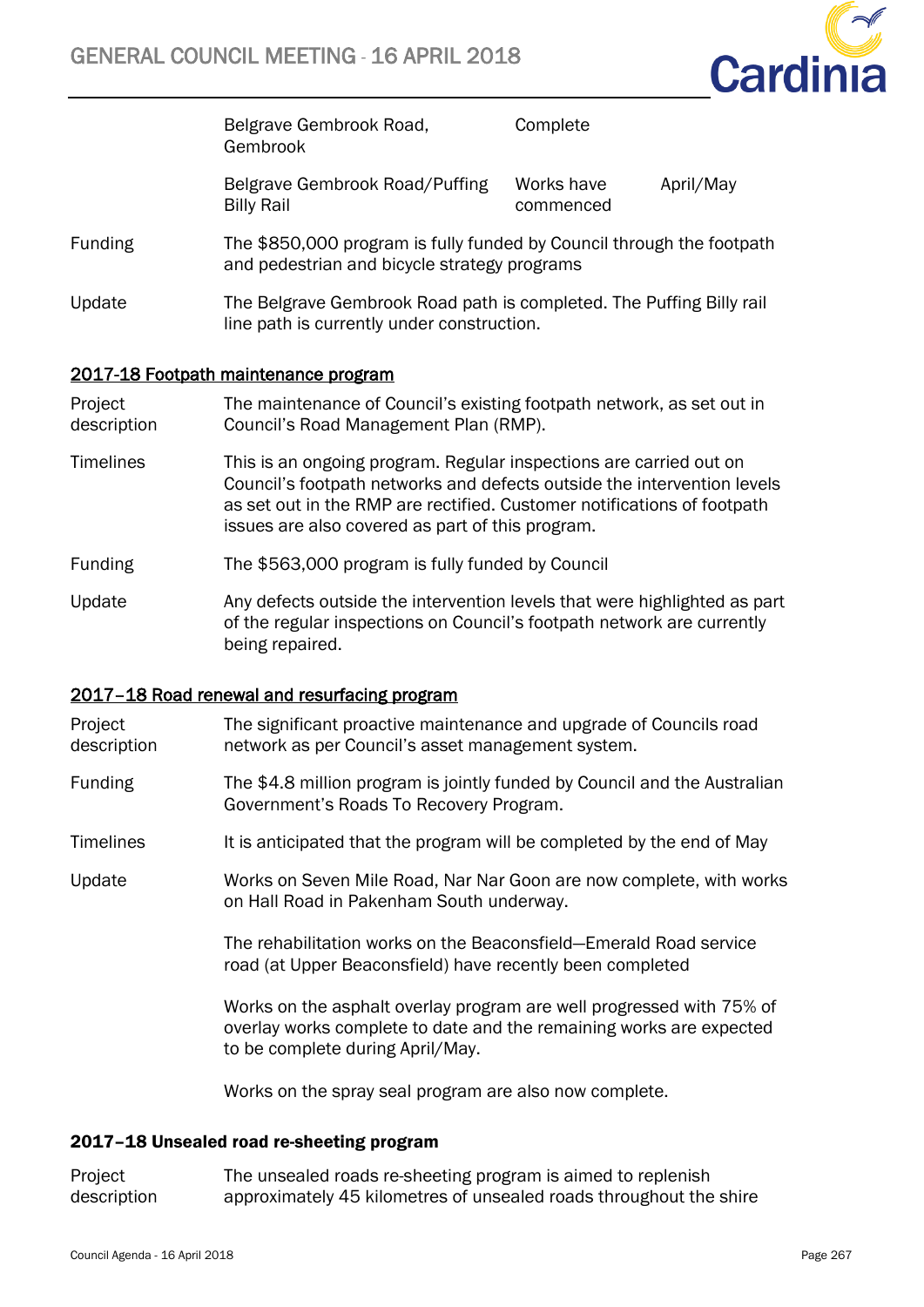

with new crushed rock that has been lost due to storms and general wear and tear.

- Funding The \$960,000 program is fully funded by Council
- Timelines It is anticipated that the program will be completed by April 2018
- Update The 2017-18 program is progressing well with approximately 38 kilometres of roads complete to date.

#### 2017-18 Unsealed footpath re-sheeting program

- Project description This program aims to replenish approximately 8 kilometres of unsealed gravel footpaths with new crushed rock material that has been lost due to varied weather conditions and general wear and tear, resulting in an improved and safer surface for users of these footpaths.
- Funding The \$92,000 program is fully funded by Council
- Timelines It is anticipated that the program will be completed by April 2018
- Update Works for the 2017-18 unsealed gravel footpath re-sheeting program commenced in March.

#### 2017–18 Drainage program

| Project<br>description | The maintenance and upgrading of Council's drainage network.                                                                                            |
|------------------------|---------------------------------------------------------------------------------------------------------------------------------------------------------|
| <b>Funding</b>         | The \$400,000 program is fully funded by Council                                                                                                        |
| Timelines              | It is anticipated that the program will be completed by the end of April                                                                                |
| Update                 | Works on drainage upgrade in Beaty Parade, Cockatoo were complete<br>in early March.                                                                    |
|                        | Major culvert replacement on Ingram Road, Nar Nar Goon North has<br>received approval from Melbourne Water and works have been<br>scheduled for spring. |
|                        | Drainage works in Sutherland Road, Upper Beaconsfield and Poplar<br>Crescent, Emerald have recently commenced on site.                                  |

#### Jolley Road Bridge Replacement

- Project description Replacement of existing timber bridge with a contemporary reinforced concrete structure. The existing bridge was constructed in the 1930's and has a 10 tonne load limit which severely restricts the bridge being able to be used by large agricultural machinery and CFA fire fighting vehicles.
- Funding The project is funded by Council and the Australian Government's Bridges Renewal Programme.
- Timelines Works to be completed by mid-2018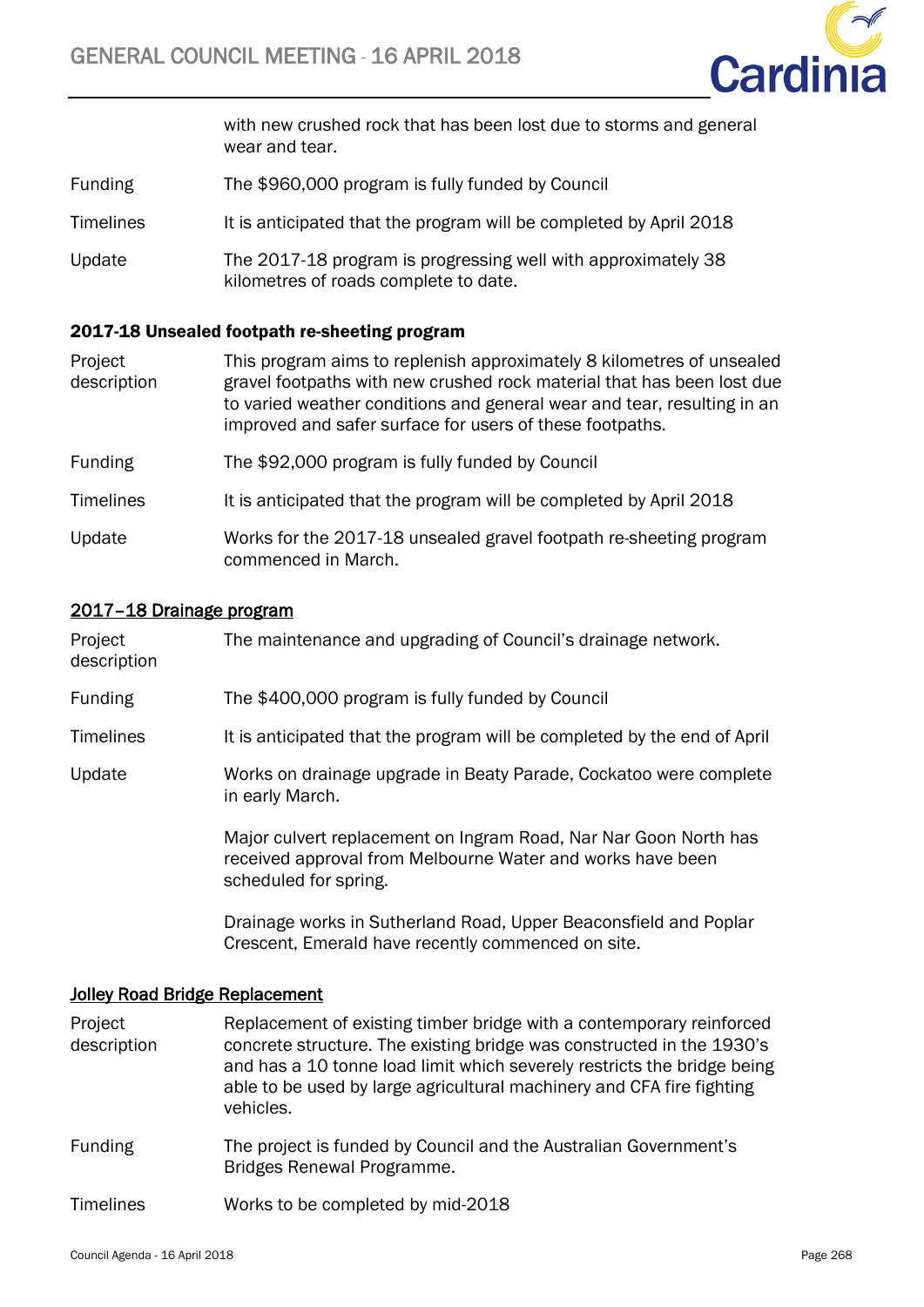

Update The contract for the replacement of this bridge was awarded to Victorian Green Work and they have commenced on site with works expected to be complete by the mid-2018.

| <b>Other capital projects</b><br>Cardinia Cultural Centre (CCC), Stage 1 upgrade incorporating arts space |                                                                                                                                                                                                                                                     |  |  |  |
|-----------------------------------------------------------------------------------------------------------|-----------------------------------------------------------------------------------------------------------------------------------------------------------------------------------------------------------------------------------------------------|--|--|--|
| Project<br>description                                                                                    | The Upgrade of the CCC is Stage 1 of a proposed 3-stage upgrade. Stage 1<br>includes the provision of an Arts Space, significant improvements to the<br>Foyer/Crush Space and the provision of flexible dance of flexible<br>dance/rehearsal rooms. |  |  |  |
| <b>Funding</b>                                                                                            | The project is funded by Council and a contribution through the Growing<br>Suburbs Fund                                                                                                                                                             |  |  |  |
| <b>Timelines</b>                                                                                          | Tenders will open on the 27 January and close on the 27 February<br>2018.                                                                                                                                                                           |  |  |  |
| Update                                                                                                    | Tenders have been assessed and a separate report with contractor<br>recommendation will be presented to this meeting.                                                                                                                               |  |  |  |

# Pakenham Depot construction of stages 3 and 4 for the administrative building

| Project                        | Stages 3 and 4 include:                                                                                                                                                                                                                                                                                                                                                      |          |
|--------------------------------|------------------------------------------------------------------------------------------------------------------------------------------------------------------------------------------------------------------------------------------------------------------------------------------------------------------------------------------------------------------------------|----------|
| description                    | completion of the lower and upper level of the concrete portion of the<br>redeveloped building                                                                                                                                                                                                                                                                               |          |
|                                | refurbishment of the metal shed portion providing full occupancy of the<br>$\bullet$                                                                                                                                                                                                                                                                                         |          |
|                                | lower level and with opportunity for upper level as need may arise                                                                                                                                                                                                                                                                                                           |          |
|                                | formal toolbox and meeting space for over 100 staff<br>٠<br>lift adjacent to reception and stair access to both buildings                                                                                                                                                                                                                                                    |          |
|                                | $\bullet$<br>lunchroom incorporating kitchen, amenities including toilets for the<br>٠<br>disabled and showers                                                                                                                                                                                                                                                               |          |
|                                | multi-purpose room and sick bay, and<br>٠                                                                                                                                                                                                                                                                                                                                    |          |
|                                | formal meeting rooms and informal spaces<br>٠                                                                                                                                                                                                                                                                                                                                |          |
| Funding                        | The project is funded by Council.                                                                                                                                                                                                                                                                                                                                            |          |
| <b>Timelines</b>               | Completion end of May 2018.                                                                                                                                                                                                                                                                                                                                                  |          |
| Update                         | Works are progressing well with cabinetry and kitchen fit out complete.<br>The project is on track to meet the May timeline,                                                                                                                                                                                                                                                 |          |
|                                | Pakenham Kindergarten redevelopment                                                                                                                                                                                                                                                                                                                                          |          |
| Project                        | The redevelopment includes                                                                                                                                                                                                                                                                                                                                                   |          |
| description                    | new 100m2 extension accommodating a new multipurpose area, storage<br>room, staff room, amenities and covered outdoor storage space<br>renovations throughout the remainder of the building<br>٠<br>replacement of weatherboards, timber fascia and gutters<br>$\bullet$<br>replacement of evaporative cooler with two new multi-head air<br>$\bullet$<br>conditioning units |          |
| <b>Funding</b>                 | The project is funded by Victorian Government Department of Education<br>and Training grant (\$350,000) and Council.                                                                                                                                                                                                                                                         |          |
| Council Agenda - 16 April 2018 |                                                                                                                                                                                                                                                                                                                                                                              | Page 269 |
|                                |                                                                                                                                                                                                                                                                                                                                                                              |          |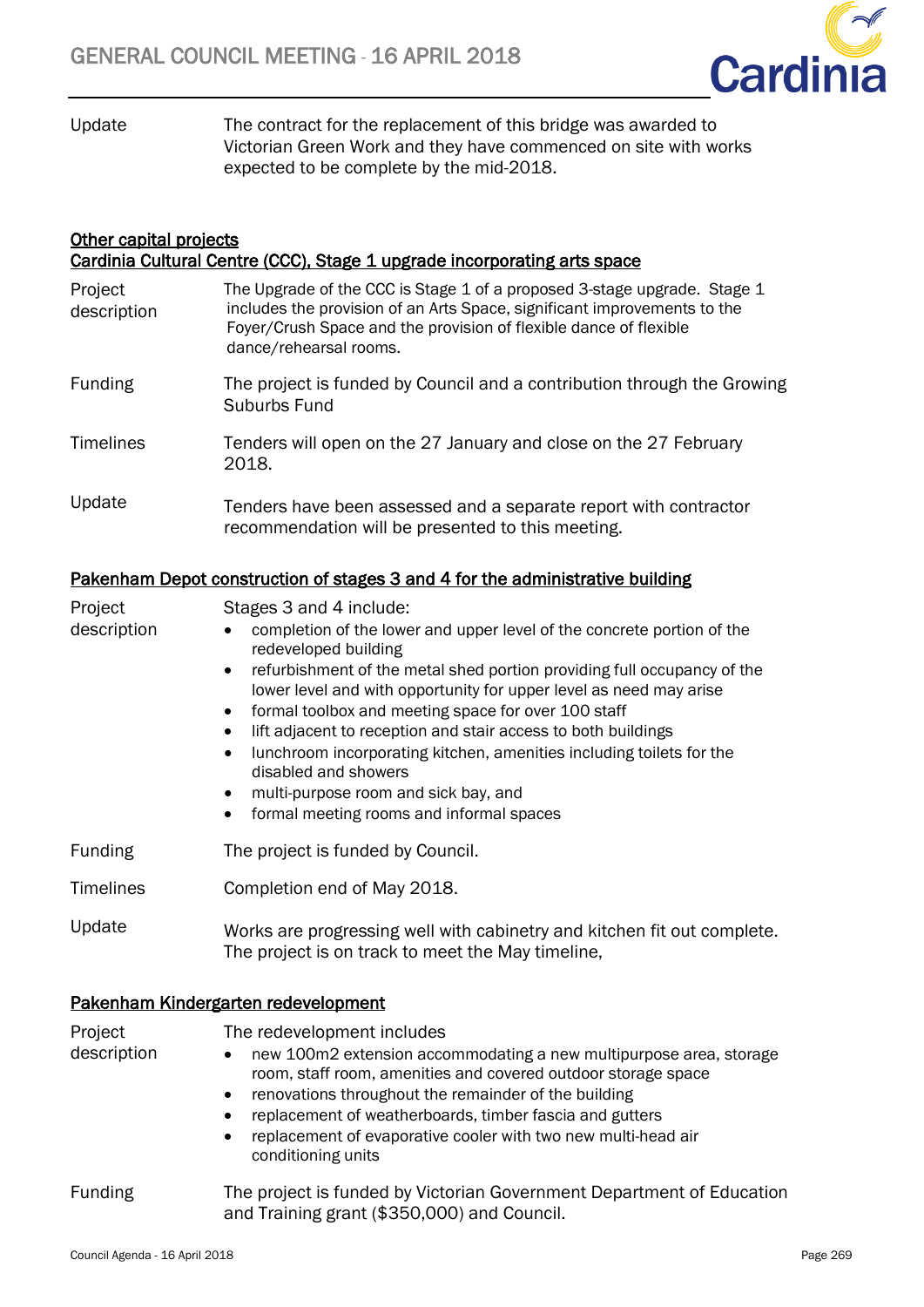

- Timelines Works are due to commence late January 2018 and are due to be finished in June, with students and teachers to commence classes in Term 3. Students and teachers will be accommodated in another facility during construction
- Update The contractor has completed the site set out, walls are framed, restumping has been completed and in general, works are on track.

# **Strategies**

# Biodiversity Conservation Strategy

Project description The development of a Biodiversity Conservation Strategy (BCS) that will provide clear long term strategic direction within the Shire to conserve biodiversity on both private and public land while working in partnership with the community.

> A detailed community consultation process will be undertaken prior to drafting of the strategy, to understand how land managers and the community value biodiversity. The community consultation will assist Council to develop conservation programs and projects that will make our natural biodiversity healthier, diverse and more resilient. This means the land can be managed for environmental, economic and social outcomes.

The BCS consultation process will also be used in the Pest Plant Strategy review.

- Funding The project is fully funded by Council
- Timelines The finalised strategy is due to be adopted by Council in June 2019.
- Update Consultation commenced at the Pakenham Show conducting a survey with an indigenous plant giveaway. Great feedback was received on the day with 125 surveys completed. The results will provide valuable information on community knowledge of assets and threats in relation to the natural environment

Internal and community stakeholder workshops are planned for mid year to help inform the strategy objectives.

### Pest plant management strategy

Project description The Pest plant management strategy 2012-2017 is currently undergoing review. The strategy aims to reduce pest plant infestations across Cardinia Shire through the identification and implementation of an action plan targeting community education and engagement, planning controls and enforcement, and on ground works and monitoring

> The strategy highlights the combined role of all land managers including Council, private landholders, and state and federal agencies to control weeds collaboratively. There is an emphasis on